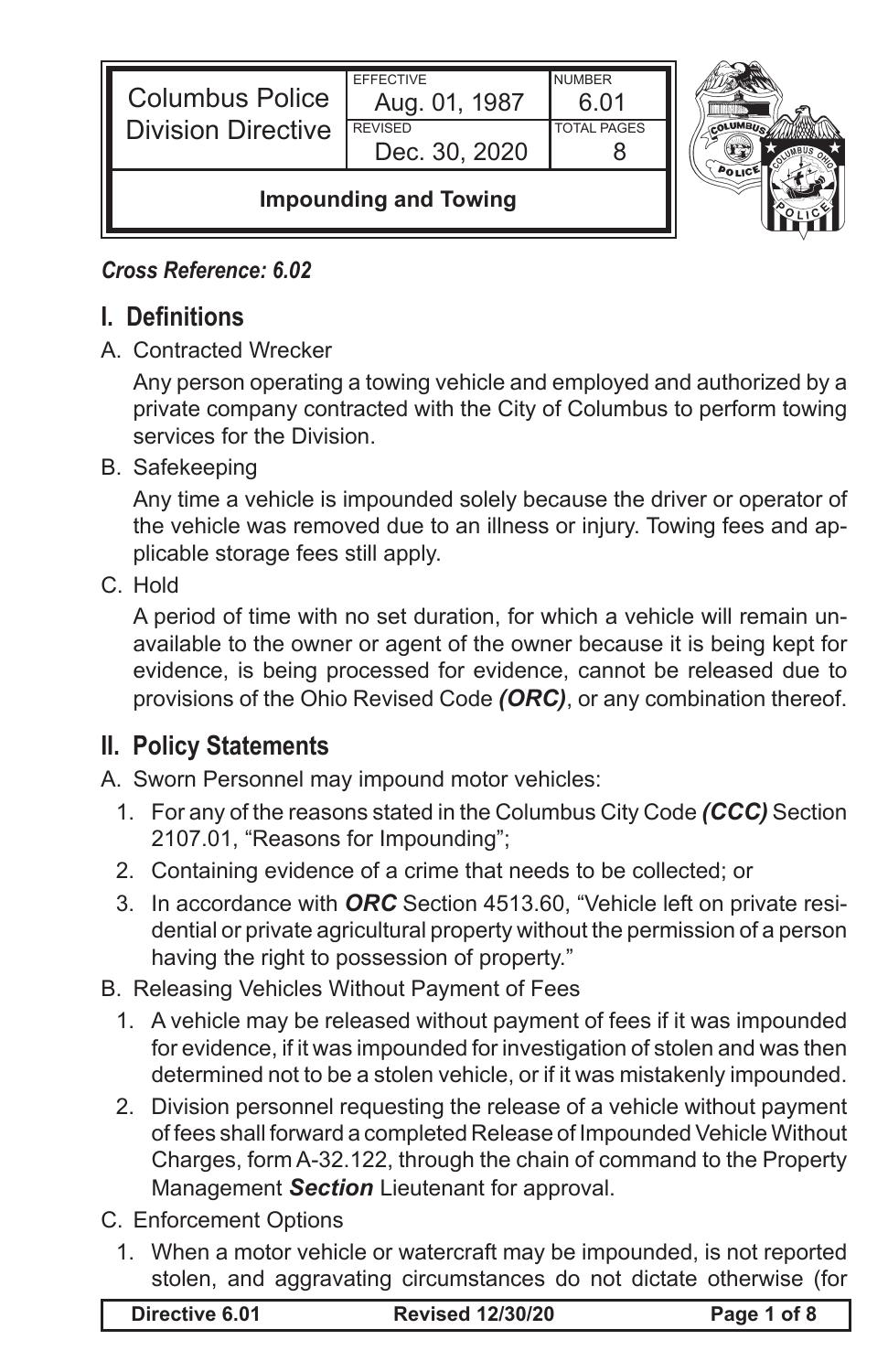example, OVI), sworn personnel may select one of the following enforcement options in order of preference:

- a. Release the vehicle to the owner, operator, or to another person with the consent of the owner or operator*,* provided there is no legal requirement or need to impound the vehicle, and there are no overdue unpaid parking fines held against the vehicle; *or*
- b. Park the vehicle in a legal location, secure it, keep the keys with the operator's property (if arrested), and document the actions taken on the CAD; or
- c. Impound the vehicle.
- 2. Sworn personnel shall take any reasonable actions necessary to ensure the safety of any occupant(s) stranded due to a vehicle's impoundment. This may include providing a ride to a safe location or standing by until a taxi cab or a friend of the occupant arrives.
- 3. Sworn personnel may be liable if they do not obtain the consent of the owner or operator before releasing a vehicle to another person. The consent to release the vehicle, *the person* to whom the vehicle was released, and the status of that person's driving privileges shall be documented in the appropriate form or report (such as an electronic *i*ncident *r*eport; Arrest Information form, U.10-100; or OH-1 Traffic Crash Report).
- 4. Sworn personnel may use discretion whether to release or impound a vehicle when a contracted wrecker is at the scene at the same time as the owner or operator.
- 5. Unless arrangements have been made by the owner or operator to move the vehicle in a timely manner, any disabled or abandoned vehicle creating a traffic hazard, or any vehicle on the freeway disabled from a traffic crash, shall be impounded as soon as practical. Sworn personnel shall remain with the vehicle until it is removed.
- 6. Sworn personnel may have vehicles moved to an unrestricted parking space only when there is an emergency situation or when exigent circumstances arise (such as a parked vehicle blocking personnel from getting to an emergency scene). In these situations, sworn personnel should allow the owner or operator to move the vehicle in a timely manner before towing the vehicle.
- D. Use of Contracted Wreckers
	- 1. Only contracted wreckers may be used to tow vehicles for impoundment or to move vehicles to an unrestricted parking space.
	- 2. When a contracted wrecker is called to respond but is cancelled, or *when a wrecker* responds and does not tow the vehicle, sworn personnel shall notify the Communications Bureau. Communications Bureau personnel shall then contact the towing vendor and request the contracted wrecker be placed back at the top of the respective towing list.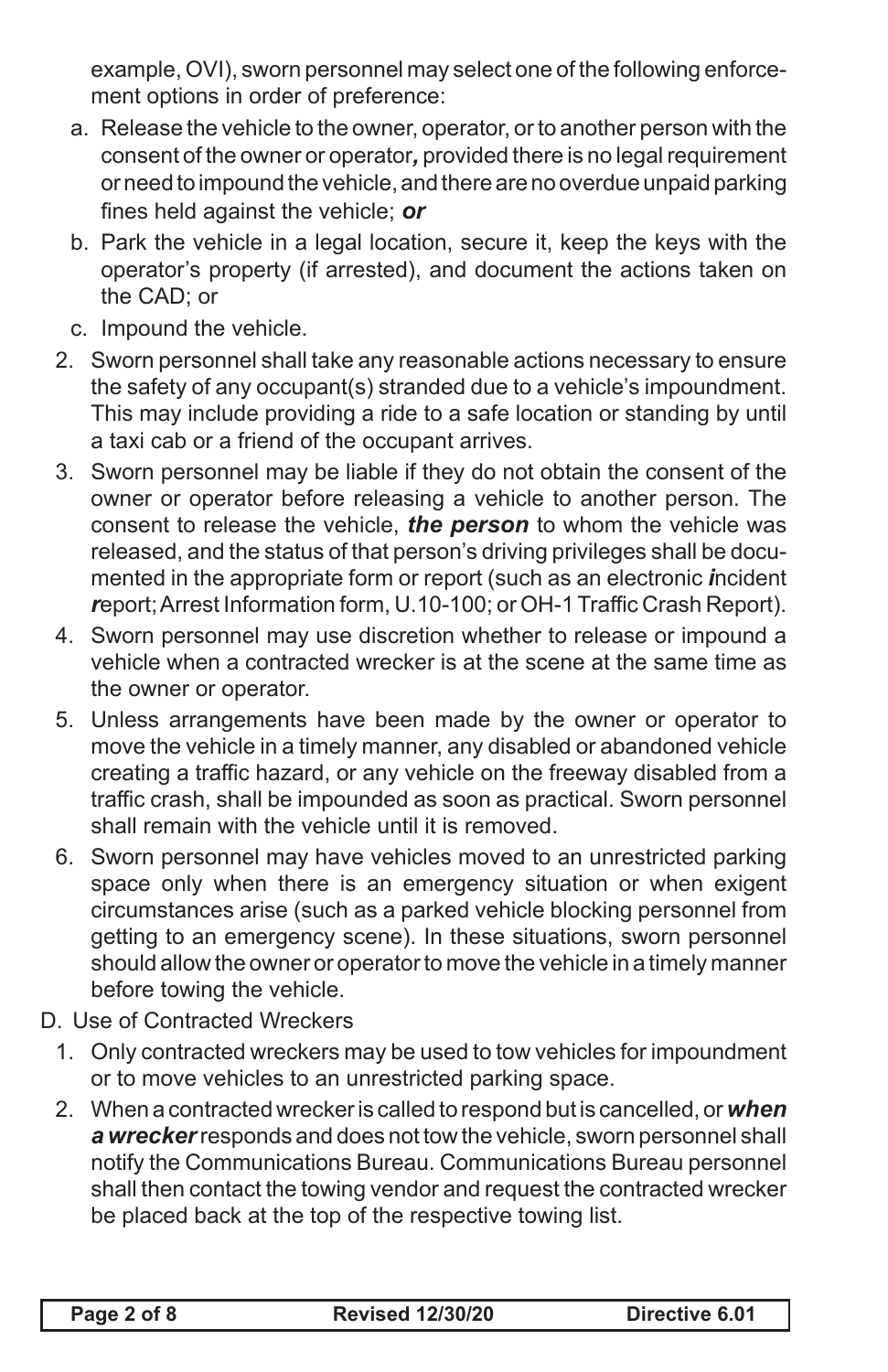- 3. All vehicles impounded by Division personnel shall be transported to the Police Impound Lot unless otherwise directed by investigative personnel for the purpose of evidence processing.
- 4. In order to maintain the chain of custody for vehicles being impounded as evidence of a felony crime or for evidence processing, sworn personnel shall maintain visual contact with the vehicle until it is released by the contracted wrecker at the appropriate storage facility. This does not apply to vehicles impounded only as a recovered stolen vehicle.

## **III. Procedures**

- A. Impounding or Moving Motor Vehicles
	- 1. Impounding Personnel
		- a. Run the vehicle's license plate number and VIN through LEADS.
		- b. Contact Communications Bureau personnel and request a contracted wrecker.
		- c. When able, remove any license plate*(s)* not registered to the vehicle, and:
		- (1) Place the plate(s) into an OBMV mailing envelope, form BMV 3613, and mail *it* to the OBMV; or
		- (2) Submit the plate(s) to the Property Control Unit (PCU).
		- d. Conduct an inventory of the contents of all reasonably accessible areas and containers in the vehicle, and complete an Impounded Vehicle Inventory, form A-32.107.
			- Note: Do not use information from LEADS to complete the VIN field or other sections of the form. A visual inspection of the VIN plate/label must be conducted.
			- (1) If the passenger compartment of the vehicle is inaccessible, conduct the inventory by looking through the windows.
			- (2) If a VIN is not located, write "NO VIN" in the VIN section of the form.
			- (3) List the inventoried property in the Property in Vehicle section of the form, and mark its disposition.
			- (4) Note the disposition of any license plate removed from the vehicle in the Property in Vehicle section.
			- (5) Mark existing damage to the vehicle on the vehicle diagram using one or more "X" marks. Broad descriptions*,* such as "entire vehicle," placing "X" marks across the entire diagram, or circling the diagram to mark damage*,* are not acceptable.
			- (6) When the vehicle is impounded solely because the operator was removed due to illness or injury, check the "Safekeeping" box.
		- e. Retrieve the following property from the vehicle for submission to the PCU: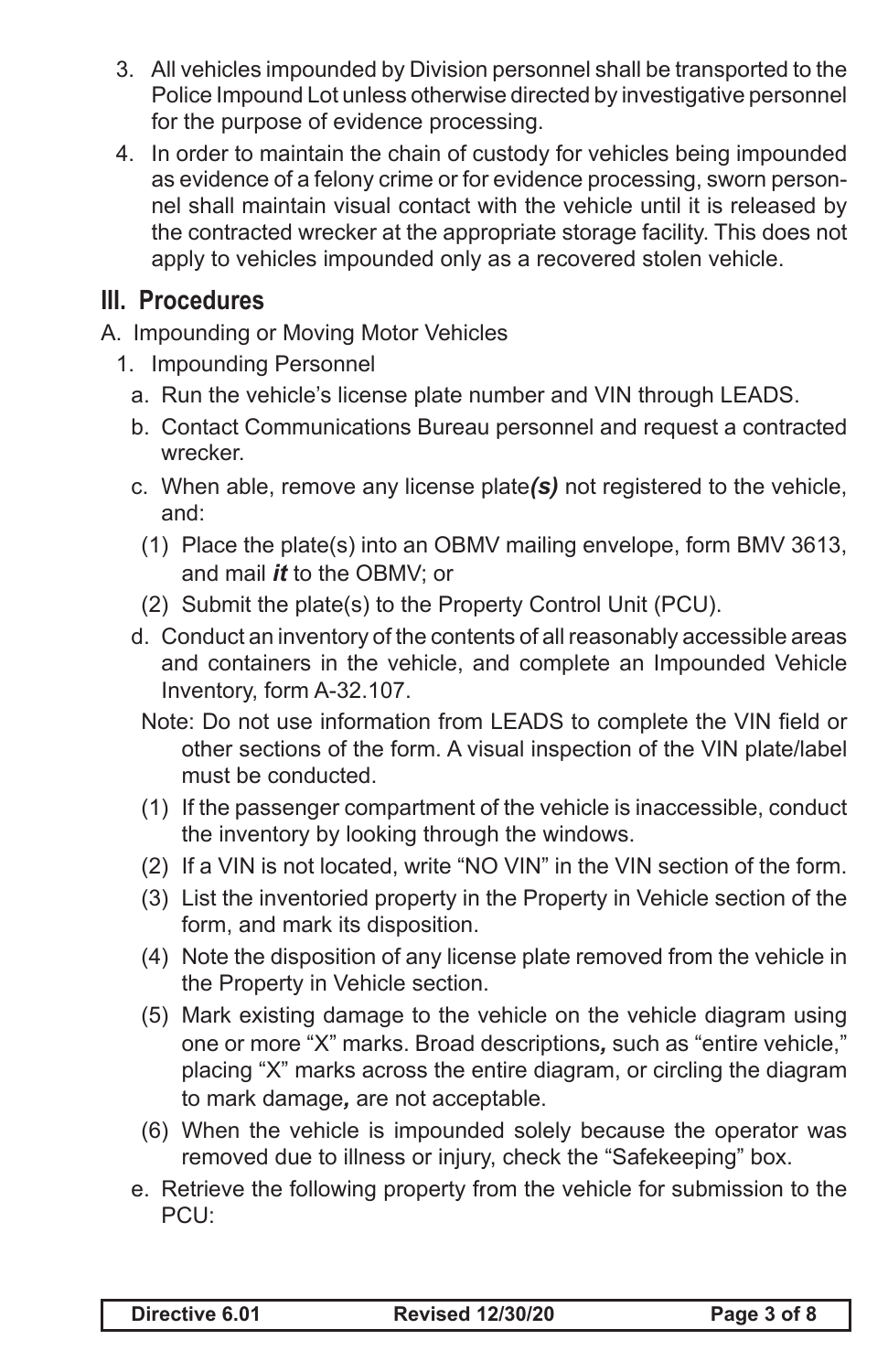- (1) Contraband
- (2) Weapons
- (3) More than \$20 in currency bills
- (4) Any other property of high value or subject to theft, unless it can be secured in a locking compartment or trunk, should be turned into the **PCU.**
- f. Allow the owner or operator to retrieve paperwork or property from the vehicle when appropriate.
- g. Leave the ignition key with the vehicle.
- h. *When* able, secure the vehicle against weather conditions.
- i. Leave the violator's copy of any parking ticket with the vehicle.
- j. Provide the completed Impounded Vehicle Inventory form to the contracted wrecker operator for review and signature. Make appropriate corrections as needed.
	- (1) Give the yellow copy to the contracted wrecker operator.
	- (2) Make copies of the form as needed for investigative personnel or packets, and forward the copies as appropriate.
	- (3) Forward the white copy of the form to the Impounding Unit.
- k. Inform the contracted wrecker operator where to tow the vehicle.
- l. When the chain of custody of a vehicle must be maintained, follow the procedures in Section III,C,1,c; otherwise, remain with the vehicle until it is removed.
- B. Impounding Vehicles for Driving Under Suspension (DUS) or Operating a Vehicle Under the Influence (OVI)
	- 1. Follow the impounding procedures outlined in Section III,A,1.
	- 2. Seize the vehicle when the vehicle is registered in the arrested person's name and the arrest involved any of the following charges:
		- a. Driving Under an OVI Suspension
		- b. Wrongful Entrustment
		- c. OVI with at least one prior conviction within *ten* years of the current offense, or with any prior felony OVI conviction
	- 3. When seizing a vehicle, mark the "Yes" checkbox in the Vehicle Seized section on the Impounded Vehicle Inventory form and mark the appropriate box to indicate the reason for the seizure.
	- 4. Refer to the "Seizure/Forfeiture" directive for additional information regarding vehicles subject to forfeiture proceedings.
- C. Impounding Vehicles to be Held for Evidence/Evidence Processing
	- 1. Impounding Personnel
		- a. Contact the appropriate investigative unit when the vehicle was used in a felony crime. Follow the directions of investigative personnel regarding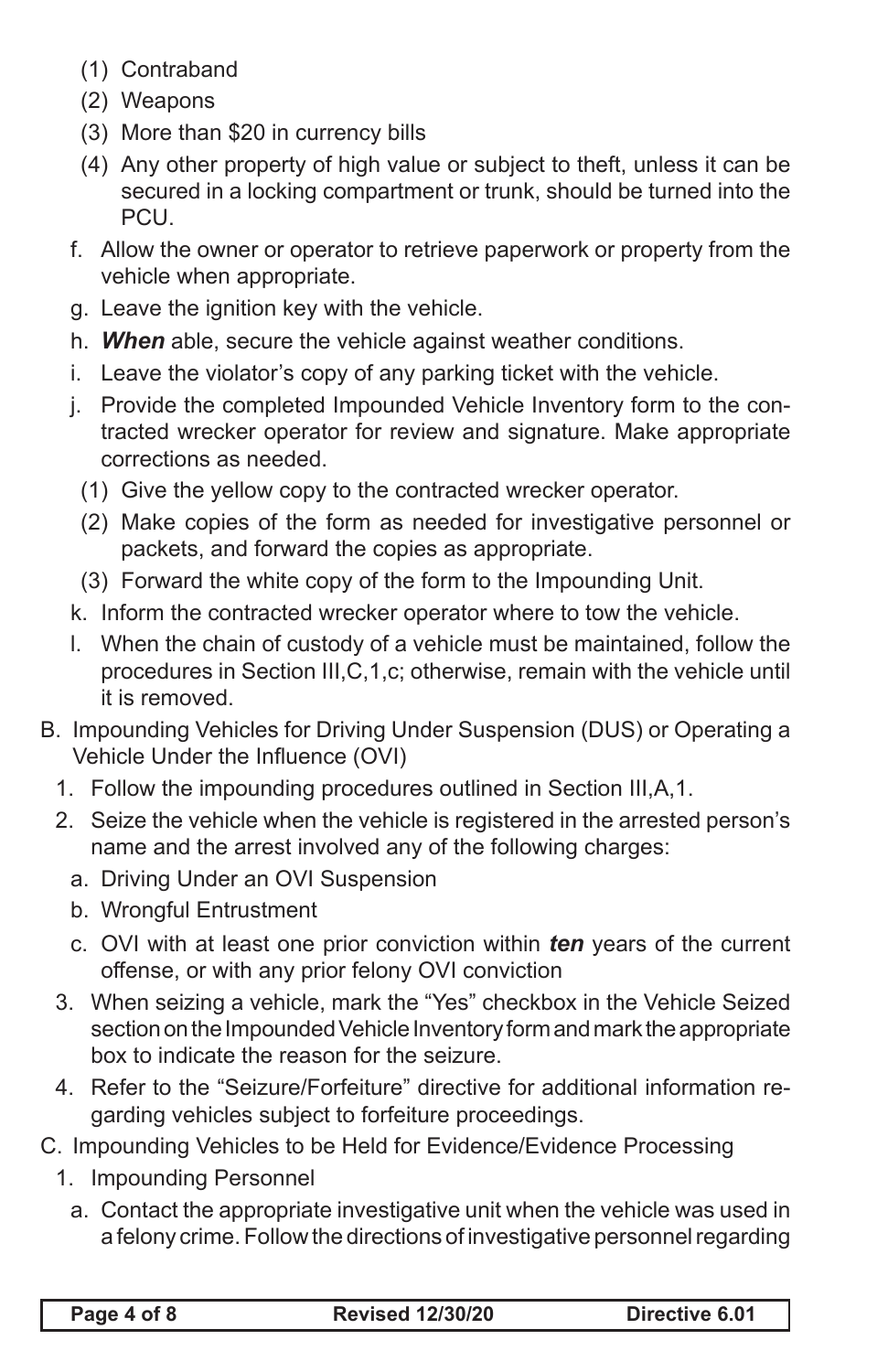impounding the vehicle for evidence. Determine if evidence processing is necessary.

- b. Follow the applicable procedures in Section III,A,1, and:
	- (1) Mark the appropriate box on the Impounded Vehicle Inventory form to indicate "Hold for Evidence."
	- (2) Complete the Investigator section of the Impounded Vehicle Inventory form as needed.
- (3) Complete a Hold for Evidence Processing, form I-10.109, and place it on the vehicle's dashboard as needed.
- c. When a vehicle is impounded as evidence or for evidence processing:
	- (1) Maintain visual contact with the vehicle until it is released by the contracted wrecker at the appropriate storage location.
	- (2) Mark the "Chain of Custody Maintained" box on the Impounded Vehicle Inventory form and list the officer's name, badge number, and assignment.
- 2. Investigative Personnel
	- a. Direct sworn personnel regarding impoundment of the vehicle for evidence. Ensure that a Hold for Evidence Processing form is completed if the vehicle will be processed for evidence.
	- b. When the vehicle is to be processed for evidence, have the vehicle placed in the appropriate processing facility at the Police Impound Lot.
	- c. Release the vehicle when no longer needed as evidence.
		- (1) Release the vehicle by using the applicable computer program.
		- (2) Notify the registered owner or owner's agent that the vehicle has been released and can be picked up at the Police Impound Lot.
- D. Impounding Vehicles Suspected Only of Being Stolen
	- 1. Follow the impounding procedures outlined in Section III,A,1.
	- 2. Mark the *"*Vehicle Suspected of Being Stolen*"* box on the Impounded Vehicle Inventory form.
	- 3. Complete an electronic Impounded Suspected Stolen Vehicle Report. On the Investigative Information *T*ab of the report, document all reasons the vehicle was suspected of being stolen and any investigative actions taken.
- E. Impounding Stolen Vehicles
	- 1. Document the recovery
		- a. For unreported stolen vehicles:
			- (1) Have an electronic report completed for vehicles stolen in Columbus' jurisdiction, or
			- (2) Request the appropriate foreign agency complete a report for vehicles stolen outside of Columbus' jurisdiction.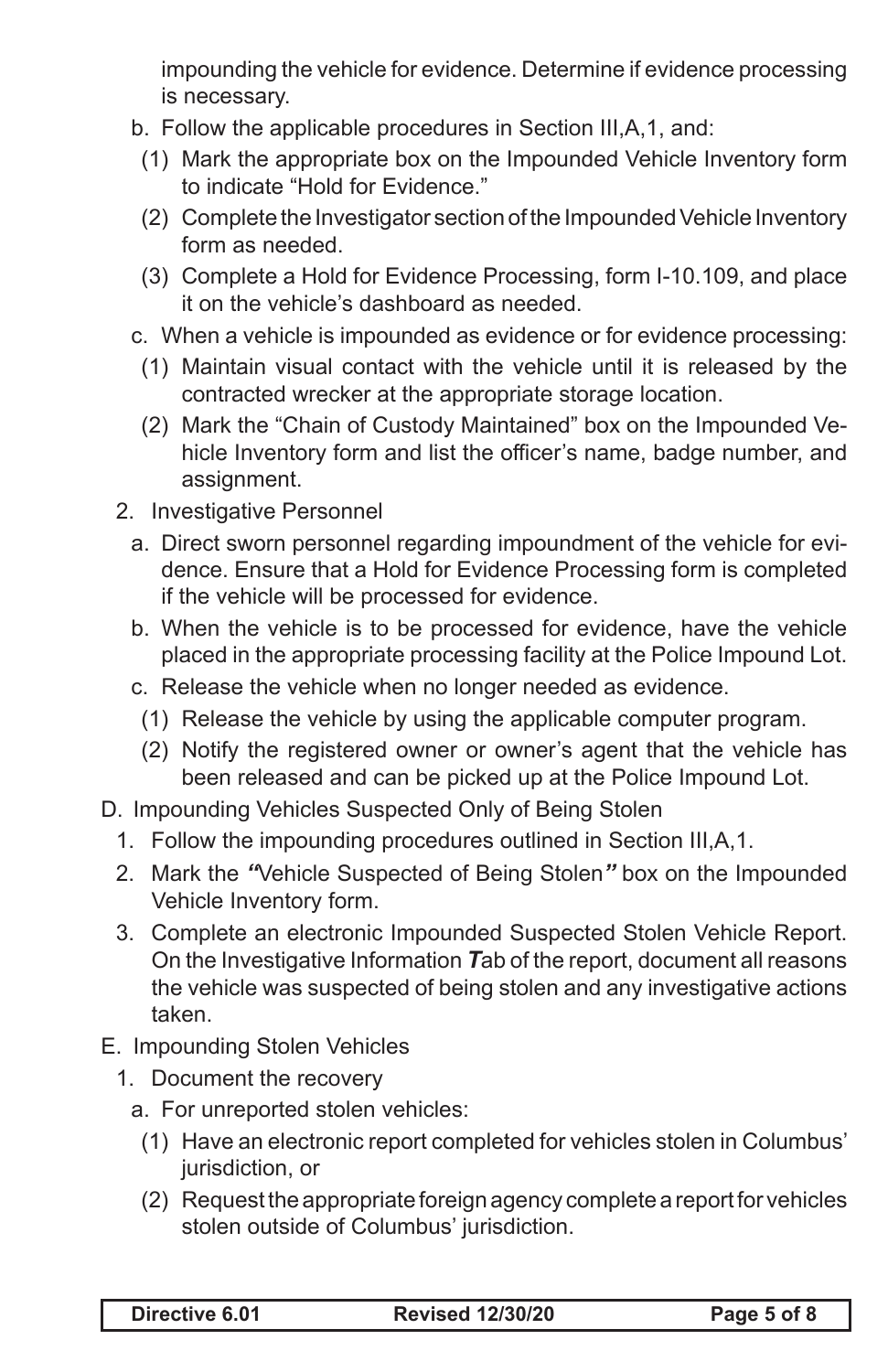- b. For stolen vehicle reports entered by the Division, add an electronic report to the investigative folder.
- c. For stolen vehicle reports entered by a foreign agency, complete a Foreign Stolen Vehicle Recovery form *in the electronic reporting system.*
- 2. Collection of Evidence
	- a. Follow the procedures outlined in Section III,C when the vehicle was used in a separate felony crime. When impoundment is requested by investigative personnel, write "Stolen Recovered" in the Violation section of the Impounded Vehicle Inventory form.
	- b. Dust the vehicle for fingerprints when the vehicle was not used in a separate felony crime or impoundment is not requested by investigating personnel.
- 3. Attempt to return the vehicle to the owner unless the vehicle is being impounded as evidence or for evidence processing. If unable to contact or return the vehicle to the owner, follow the procedures in Section III,A,1 to impound the vehicle and write "Stolen Recovered" in the Violation section of the Impounded Vehicle Inventory form.
- 4. When returning a stolen vehicle to the owner, contact Communications Bureau personnel and request that the recovered stolen vehicle information be aired on all patrol radio channels before the owner drives away.
- 5. When a stolen vehicle is impounded by a private towing company to a private storage facility, advise the owner to recover the vehicle from the private towing company. The vehicle owner will be responsible for the towing and storage fees.
- F. Impounding Vehicles Towing Trailers or Other Vehicles
	- 1. Follow the impounding procedures outlined in Section III,A,1.
	- 2. Complete a separate Impounded Vehicle Inventory form for the towing vehicle, the trailer, and each vehicle on the towing vehicle or trailer. Separate forms are required because the vehicles and trailers may be released at different times.
- G. Impounding or Removing Vehicles Involved in Traffic Crashes
	- 1. Request a contracted wrecker and impound the vehicle when the owner or operator is unable to make arrangements for the towing.
		- a. When the operator is charged with an offense, write the charge in the Violation section of the Impounded Vehicle Inventory form.
		- b. When the operator is not charged with an offense, check the "Safekeeping" box on the Impounded Vehicle Inventory form.
		- c. When possible, advise the owner or operator that the vehicle was towed, and that they are responsible for the towing fees and any storage fees, even when impounded for safekeeping.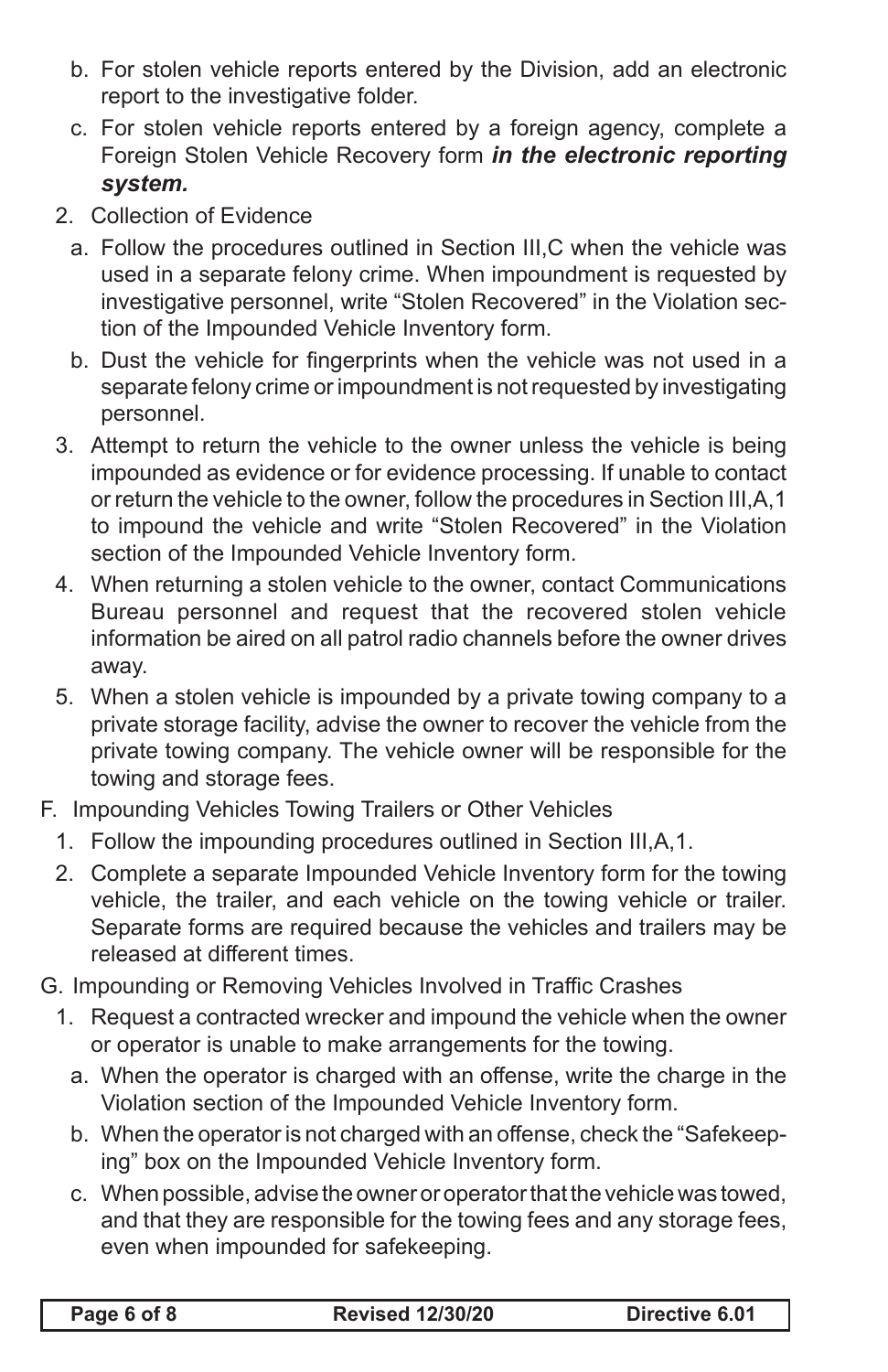- 2. Only allow a private towing company that is not a contracted wrecker to tow a motor vehicle from a traffic crash scene when the following apply:
	- a. The towing company has been authorized to do so by the owner or operator.
	- b. There is no legal requirement or need to impound the vehicle.
	- c. The private towing company can respond without causing unnecessary delay or a safety concern does not exist.
- 3. Ensure the contracted wrecker or private towing company sweeps and cleans the roadway of any debris before leaving the traffic crash scene.
- H. Abandoned Vehicles
	- 1. Impound any abandoned vehicle found to be in violation of a parking code.
	- 2. When an abandoned vehicle is on a freeway in a non-hazardous location:
		- a. Complete an Abandoned Vehicle on Freeway Notice, form U-22.100, and in large lettering write an "A" or a "P" to indicate whether the vehicle was initially inspected in the AM or PM hours.
		- b. Affix the notice sticker to the rear window of the vehicle, or place the notice under a front windshield wiper when weather conditions dictate.
		- c. Impound abandoned vehicles left in the same location for three or more hours after the initial inspection.
- I. Junk Vehicles
	- 1. Sworn Personnel
		- a. A vehicle must meet the following criteria in order to take action:
			- (1) Three years or older
			- (2) Extensively damaged
			- (3) Apparently inoperable
			- (4) Has a fair market value of \$1*,*500 or less
		- b. If the above criteria are met, take one of the following actions:
		- (1) Impound any vehicle found in violation of a parking code other than *CCC* 2151.22 or *CCC* 2151.23.
		- (2) For junk vehicles legally parked on a roadway, right of way, or public property, complete a Junk Vehicle Report, form A-32.119; forward it to the Impounding Unit; and leave the vehicle at its location.
		- (3) For junk vehicles on private property or private property open to the public, contact the 311 Call Center and report the vehicle.
	- 2. Impounding Unit

Follow established unit guidelines for investigating reported junk vehicles.

- J. Impounding Watercraft
	- 1. Impounding Personnel
		- a. Watercraft seized on the waterway:
			- (1) Complete an Impounded Vehicle Inventory form.

**Directive 6.01 Revised 12/30/20 Page 7 of 8**